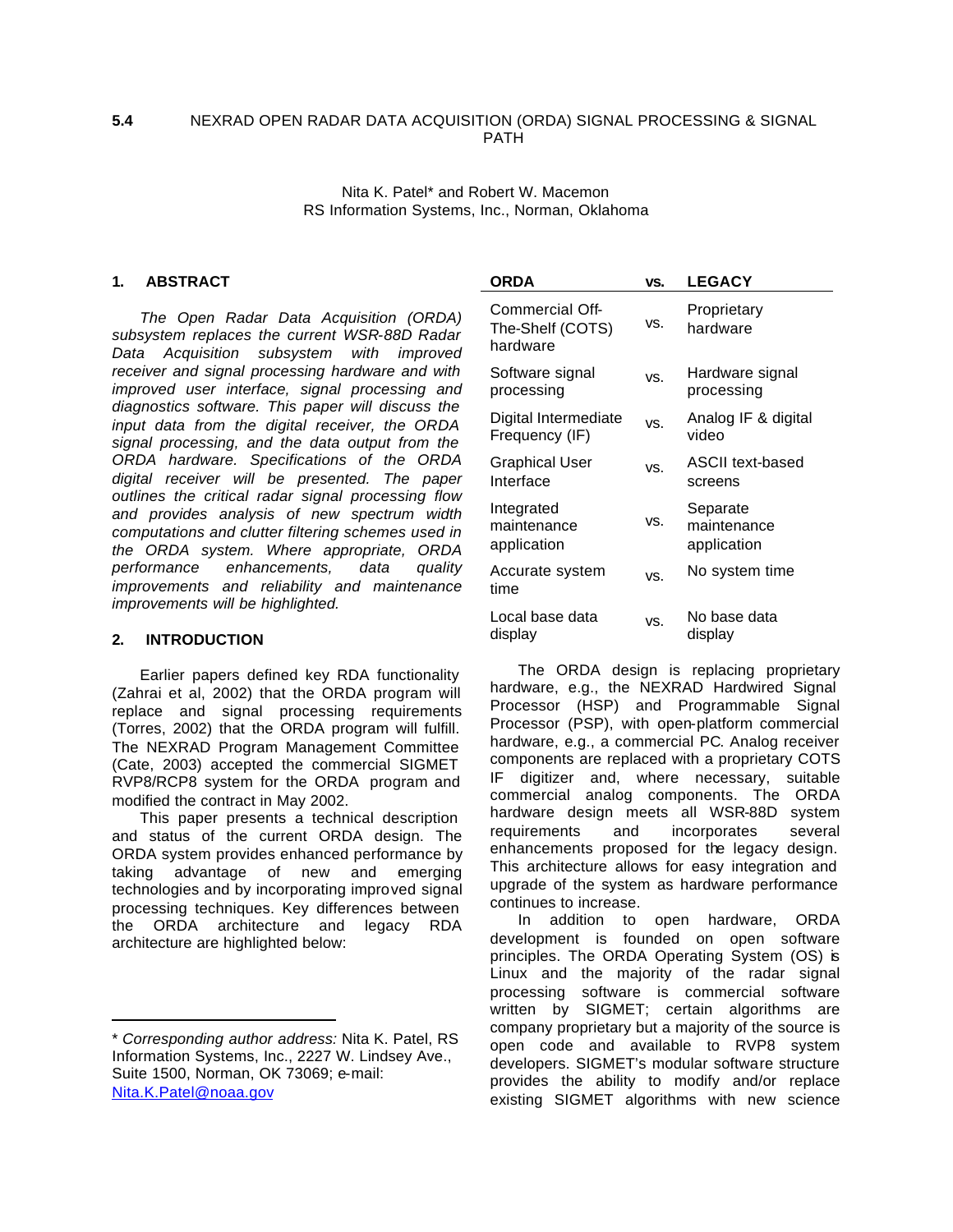algorithms. The RSIS developed user interface, system control, and Radar Product Generator (RPG) interface software consists of functionally modular processes running on a shared memory and event notification infrastructure.

# **3. HARDWARE**

System maintainability and availability will be significantly improved with the ORDA design due to the decrease in Line Replaceable Units (LRUs). The ORDA architecture extensively integrates COTS equipment to provide ease of expansion.

ORDA architecture includes an IF digital receiver, an accurate GPS Network Time Server (NTS), remote system access, standardized network infrastructure for connections to the RPG and easily upgradeable, standard Pentium processors for signal processing.

# *3.1 IF Digitizer*

The ORDA architecture has drastically reduced the number of components in the Radio Frequency (RF) & IF signal path by replacing approximately twenty analog components with an IF digitizer (IFD) and a digital receiver Circuit Card Assembly (CCA). Together, these components create a digital receiver that simplifies system calibration, results in more consistent signal quality and allows flexible control over IF processing. Before dgitization, the IF signal and transmit burst pulse sample pass through external anti-alias filters with approximately 2dB loss and passband width of nominally 14 MHz. The transmit pulse burst sample provides necessary data about the transmit pulse frequency, phase and power.

A 14-bit Analog to Digital (A/D) converter in the IFD then captures and digitizes the IF energy and the transmit pulse burst sample. Input saturation for both the IF and burst sample is  $+6$ dBm. The RVP8 uses a statistical linearization algorithm to derive correct power levels from targets as much as 6dB above saturation; thereby providing greater than 95 dB of dynamic range.

The digitized IF and burst sample data are multiplexed and transmitted via fiber to the digital receiver CCA in the RVP8 processor.

# *3.2 Receiver Circuit Card Assembly (CCA)*

The digital receiver CCA converts the digitized IF input to "I" and "Q" values. The Receiver CCA executes the following computations on the IF samples:

- Band pass filtering using configurable digital FIR filter matched to pulse width
- (I, Q) computation
- Burst pulse measurements
- Interference rejection.

Configurable matched filtering is a significant improvement over the fixed legacy hardware matched filter. The digital matched filter is more exact than the legacy system filter. The legacy filter was designed in hardware and setup specifically for short pulse widths (1.57 μs). In the ORDA architecture, appropriate matched filters for both short pulse and long pulse (4.57 μs) can be configured and applied to the selected pulse width.

After matched filtering, the CCA computes the (I, Q) data and computes the burst pulse sample magnitude, which can be used to compensate for transmitter power variations, and phase, which can be used as a reference for velocity and spectrum width estimates. Availability of burst pulse phase information is a significant improvement over the legacy design and this information will be especially important for planned enhancements such as phase coding.

Once (I, Q) data is available, the receiver CCA applies a selectable software interference suppression algorithm to the data stream. The software filter replaces the hardware Interference Suppression Unit (ISU) in legacy systems. The software technique relies on the fact that the interference statistics are noticeably different from weather statistics. The SIGMET RVP8 user's manual provides interference suppression algorithm details (SIGMET, 2003).

# *3.3 Processors*

ORDA architecture consists of two system computers, designated RDA Control Processor and RDA Signal Processor, with the same chassis, I/O card and motherboard with dual Pentium processors. Each computer chassis also contains a read/write CD drive, dual 10/100/1000 base-T Ethernet ports, 512 MB RAM, 6 PCI slots and 20 GB hard drives.

The RDA Control Processor hosts both SIGMET RCP8 software and RSIS RDA Status and Control Program (RDASC) software. This system is responsible for the control of the RDA equipment. RSIS developed software also provides the Graphical User Interface (GUI) for RDA system operation and control. The RCP8 software provides antenna/pedestal control, system status monitoring, transmitter control, and setup and control of RVP8 signal processing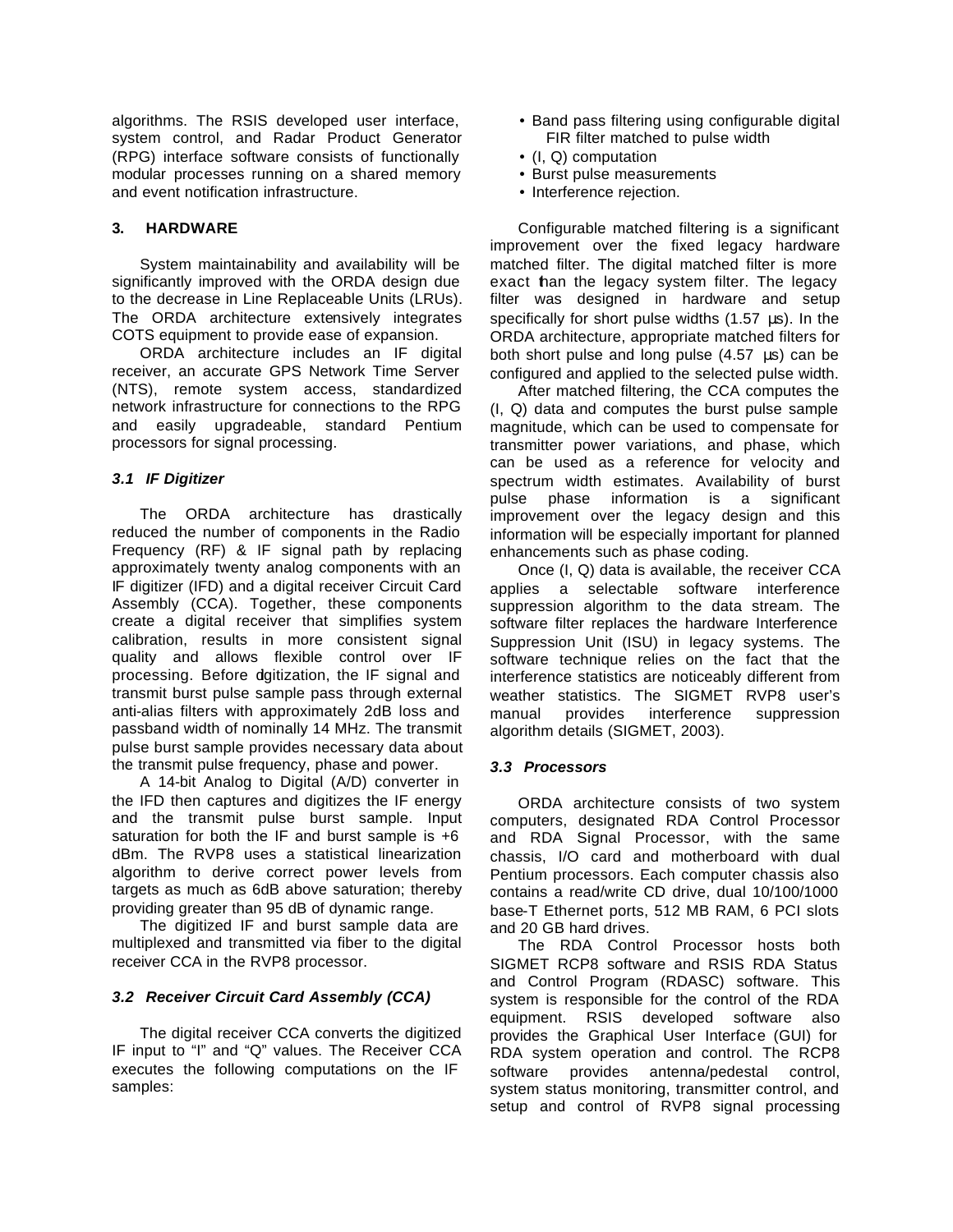algorithms. The RDA Control Processor communicates with the RDA Signal Processor over a dedicated Gigabit Ethernet port.

The RDA Signal Processor executes all required signal processing on the (I, Q) data received from the digital receiver CCA over the PCI bus. The RDA Signal Processor performs clutter filtering, power sum computations, pulsepair sum computations, strong point clutter censoring, batch mode processing, signal thresholding, and range unfolding to produce base moments for transmission to the RPG.

# *3.4 DAU/DCU Interfaces*

The RDA Control Processor interfaces to the legacy Data Acquisition Unit (DAU) and Digital Control Units (DCU) to perform antenna/pedestal, receiver, transmitter and tower/utilities control and monitoring. The RDA Control Processor communicates to the DAU and DCU over two of its nine serial RS-232 ports operating asynchronously full duplex at 19,200 bits per second.

The RDA Control Processor to DAU interface provides the means of transmitting status and Built In Test (BIT) information from the DAU and of sending commands to the DAU. The RDA Control Processor to DCU interface provides control and monitor capability of the Antenna/Pedestal.

### *3.5 Network Time Server*

The ORDA hardware architecture incorporates an accurate time system that automatically and periodically synchronizes with universal time using commercial Global Positioning System (GPS) technology. This feature of the ORDA hardware architecture will standardize time stamps on base radial data, system calibration files and system logs to simplify troubleshooting. The addition of a GPS will improve sun check measurements, will solve multiple radar product mosaic problems by assuring time synchronization throughout the NEXRAD radar fleet and will provide the capability to improve radar coherency.

### *3.6 Network Infrastructure*

The ORDA hardware infrastructure uses standard TCP/IP protocols for network interconnections and wideband connections to the RPG. TCP/IP, a commercially prevalent network protocol, replaces the legacy X.25 infrastructure. The ORDA development team categorizes network communications into the following groups:

- 1. Communications between the RDA Control Processor and the RDA Signal Processor
	- Azimuth & elevation angle synchronization
	- Signal processing control parameters
	- SIGMET format base moments
	- Signal processing status
	- Network time synchronization
- 2. Communications between the RDA Control Processor and RPG
	- NEXRAD format base moments
	- RDA and RPG commands
	- Performance/maintenance data
	- Adaptation data
	- Volume Coverage Patterns (VCPs)
	- Clutter maps
- 3. Communications between the RDA Control Processor and other network capable devices
	- Simple Network Management Protocol (SNMP) status from polls and traps for device health status
	- Remote access control and status
	- Power management
	- Network time synchronization
	- SNMP control for maintenance diagnostics
- 4. Communications between Channel 1 RDA Control Processor and Channel 2 RDA Control Processor
	- Channel status
	- Controlling/Non-Controlling command

### *3.7 Remote Access Server*

A secure remote access server provides access to RDA control and maintenance tasks through the same graphical interface available on site. Access to RDA status information, RDA control commands and specific RDA power outlets provides enhanced remote troubleshooting functionality. Technicians also have access to a limited list of maintenance functions that will allow diagnostics and calibration from a convenient, remote location. This capability will greatly improve the technician's ability to resolve problems before traveling, and sometimes, without traveling to the site.

The remote access server meets NEXRAD security requirements. Site system administrators control access with user login identities and passwords. The remote access server logs every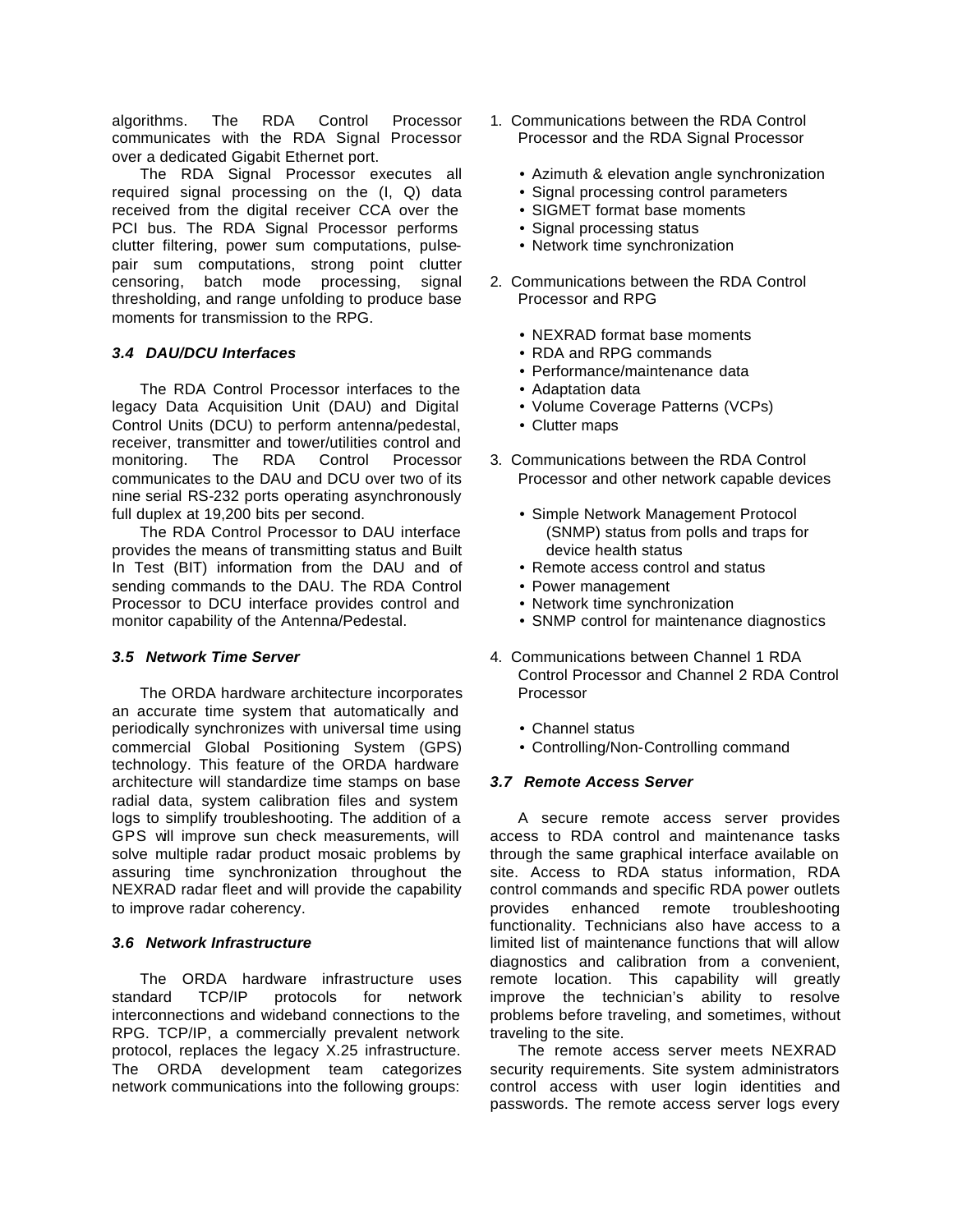access attempt to the ORDA system and all commands and tests executed remotely.

### **4. SOFTWARE**

ORDA software engineers have designed the ORDA software on an open-source platform with modular processes to facilitate expansion and maintenance. The ORDA architecture, both SIGMET developed and RSIS developed software, is based on a POSIX compliant Linux OS and is written in standard C and Java. Common functions are defined in a shared library. Processes coordinate data through shared memory and synchronize operational flow through event notification.

To facilitate code sharing, SIGMET and the National Center for Atmospheric Research (NCAR) have created a working group for RVP8 software users and developers. The forum shares RVP8 programming ideas and software. Group members include:

- Office of Science & Technology (OST) ORDA team
- Office of Operational Systems (OOS) Radar Operations Center (ROC)
- NCAR
- Office of Atmospheric Research (OAR) National Severe Storms Laboratory (NSSL)
- Federal Aviation Association (FAA) MIT Lincoln Labs

### *4.1 User Interface*

The ORDA user interface is based on the look and feel of the RPG user interface. A Graphical User Interface (GUI) provides many advantages to the field operators. The user interface provides a simple, intuitive view into the status and operation of the RDA.

In addition to an easy-to-use GUI, the ORDA system incorporates a local base data display. The display provides a quick look at reflectivity, velocity and spectrum width moments without having to leave the site. Technicians will be able to judge RDA system operation and performance and evaluate the effect of maintenance and calibration procedures.

### *4.2 System Logs*

The ORDA system maintains detailed system logs of all user activity to provide data for troubleshooting and diagnostics. The legacy system relied on the RPG to record RDA activity. However, with ORDA architecture, system logs are stored locally at the RDA and a large subset of the data is transferred to the RPG. Each ORDA process logs control commands and status changes to disk.

 This detailed information is available to the technician through the GUI to help track system performance and to assist in troubleshooting. Detailed information of all users logged into the system, both locally and remotely, will also be available through the GUI. Backup utilities will provide the capability to download the logs to an external medium, e.g., CD-ROM.

# *4.3 Base Moments*

SIGMET RVP8 signal processing software computes base data (reflectivity, Doppler velocity and spectrum width) for each radial bin in the volume coverage pattern. The ORDA system outputs base data to the RPG with resolution of 1km for reflectivity and 250m for velocity & spectrum width. Each radial of data is provided to the RPG at fixed azimuth angles, an improvement over the legacy data output. ORDA software synchronizes all moment data with fixed azimuth angles resulting in a fixed number (i.e., 360) of radials per elevation cut. ORDA software has the capability to provide 250m reflectivity and smaller fixed azimuth angles when needed to support new science.

In addition to fixed azimuth radials, ORDA design has incorporated separate overlaid thresholds for each moment. Adaptation data includes three independent overlay threshold values for reflectivity, velocity and spectrum width. Initial values for the three overlay thresholds will be synchronized to duplicate legacy functionality.

# *4.3.1 Reflectivity*

Reflectivity computations mimic the legacy application algorithm. However, the ORDA software divides the processing between the RVP8 signal processing software and RSIS system software. The RVP8 signal processing software computes and outputs clutter corrected reflectivity to the RSIS digital signal processing process. This process converts and scales the SIGMET 16-bit output format to the NEXRAD scaled 8-bit integer format. In addition, the RSIS digital signal processing process executes range unfolding for split cut scans.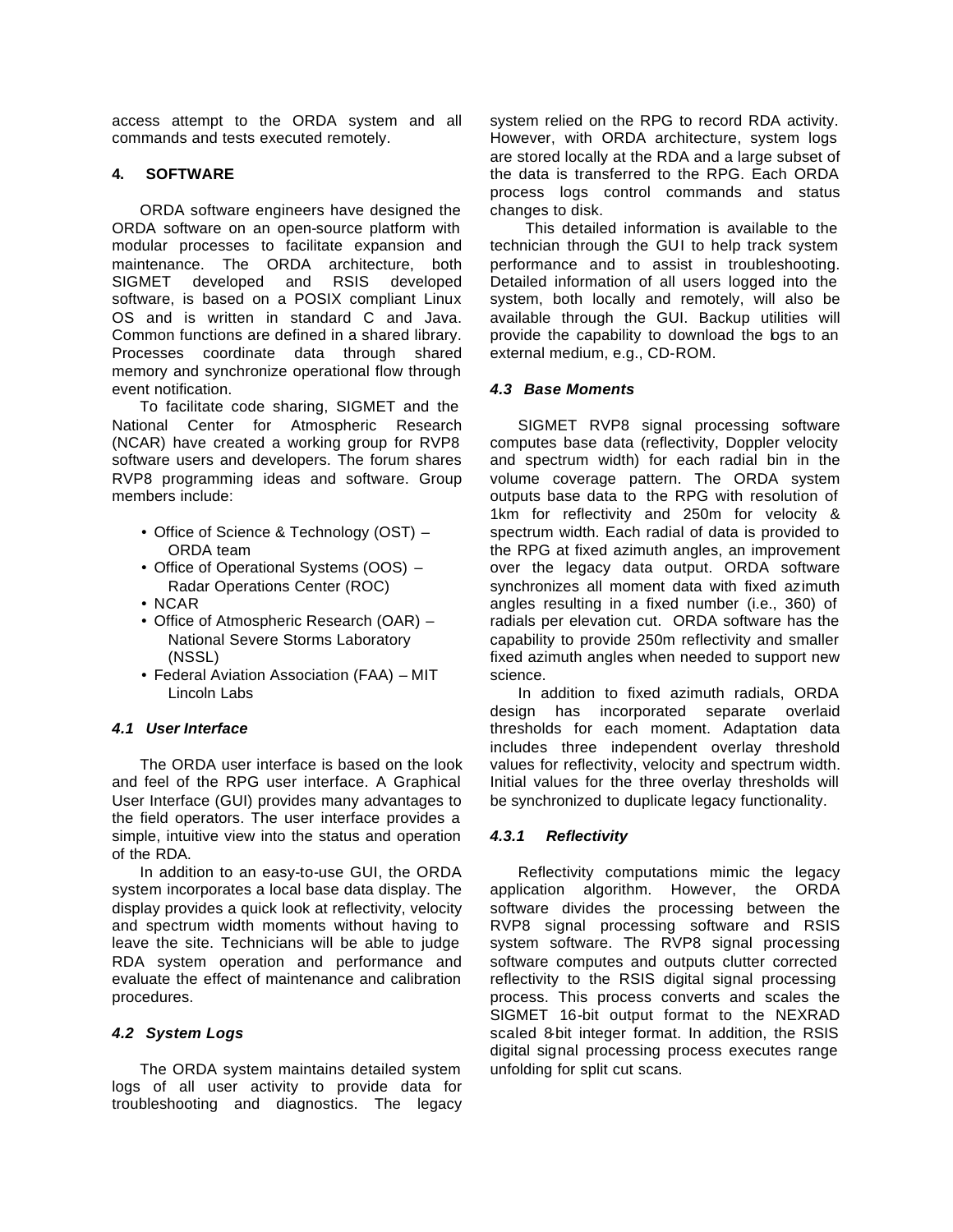### *4.3.2 Velocity*

SIGMET RVP8 signal processing software computes 16-bit velocity estimates with range resolution of 250 meters and units of m/s. RSIS digital signal processing software scales and converts the 16-bit velocity estimates to 8-bit NEXRAD format for transmission to the RPG.

### *4.3.3 Spectrum Width*

RSIS is working with SIGMET to develop an improved ORDA algorithm for spectrum width computations. Currently, SIGMET provides both an R0/R1 and an R1/R2 estimator. SIGMET is modifying the R0/R1 estimator to include noise compensation as currently available in the legacy RDA. The R1/R2 estimator provides for more accurate width estimates for small Signal to Noise Ratios (SNR) while the R0/R1 estimator is more accurate for large SNRs (Ice, 2004).

SIGMET is developing an adaptive algorithm to select between the two estimators based on measured spectrum width and SNR. The operator will also be provided the option to select either algorithm exclusively. The adaptive approach is expected to dramatically improve the quality of width estimates provided to the RPG.

### *4.4 Clutter Filter*

RSIS is also working with SIGMET to incorporate an improved clutter design for ORDA systems. SIGMET has designed a Gaussian Model Adaptive Processing (GMAP) technique to replace the current legacy 5-pole Infinite Impulse Response (IIR) filter. GMAP provides clutter cancellation and moment extraction using a combined frequency and time domain approach. The filter applies clutter filtering in the frequency domain and provides bias correction for the base moments, resulting in essentially no bias to reflectivity, velocity or width. ORDA and ROC engineers are testing the GMAP algorithm against NEXRAD requirement and initial results are extremely favorable (Ice, 2004).

### **5. ON-LINE CALIBRATION**

Calibration verifies system accuracy and monitors system performance. Calibration and alignments procedures, using built-in receiver test circuitry, guarantee system data quality. During retrace at the end of the volume coverage scan, the system executes automatic calibration routines that monitor the status of the RDA and correct for

hardware component drift. Calibration tests include (Free, 2003):

- 1. Noise level and noise temperature measurements
- 2. Staggered linearity during Operate and full linearity during Performance Check
- 3. Dynamic Range
- 4. Transmitter Power
- 5. dBZ<sub>0</sub> correction (SYSCAL in legacy nomenclature)
- 6. Velocity verification
- 7. Spectrum width verification
- 8. Delayed Klystron pulse verification
- 9. Clutter Suppression
- 10. RF Drive verification

Tests 1 through 5 are executed every VCP and periodically in Standby mode. The superset of tests, 1 through 10, is executed periodically during the system Performance Check (typically every 8 hours) and while the system is in Off-Line Operate.

#### **6. RDA SYSTEM TEST SOFTWARE (RSTS)**

Off-line maintenance, i.e., RSTS, helps to identify system failures. The ORDA architecture integrates off-line maintenance software with the operational software. Off-line maintenance functionality is accessed directly from the main ORDA GUI. System test software runs on the same underlying architecture as the operational software. RSTS provides calibration, diagnostics and manual control menus for fault isolation and troubleshooting.

Calibration tests available from the RSTS GUI include all those executed during the on-line calibration and performance check and those identified below:

- Sun Check (corrects for azimuth/elevation offsets and antenna gain)
- Bypass map generation
- Reflectivity compensation
- Minimum discernible signal
- RF attenuator correction

RSTS also provides the technician an automated sequence of tests to aid in identifying system faults. The diagnostics menu provides a set of tests for each system functional area. The diagnostics tests give the technician a deeper level of fault isolation and identification than that available from the operational alarms. Diagnostics include: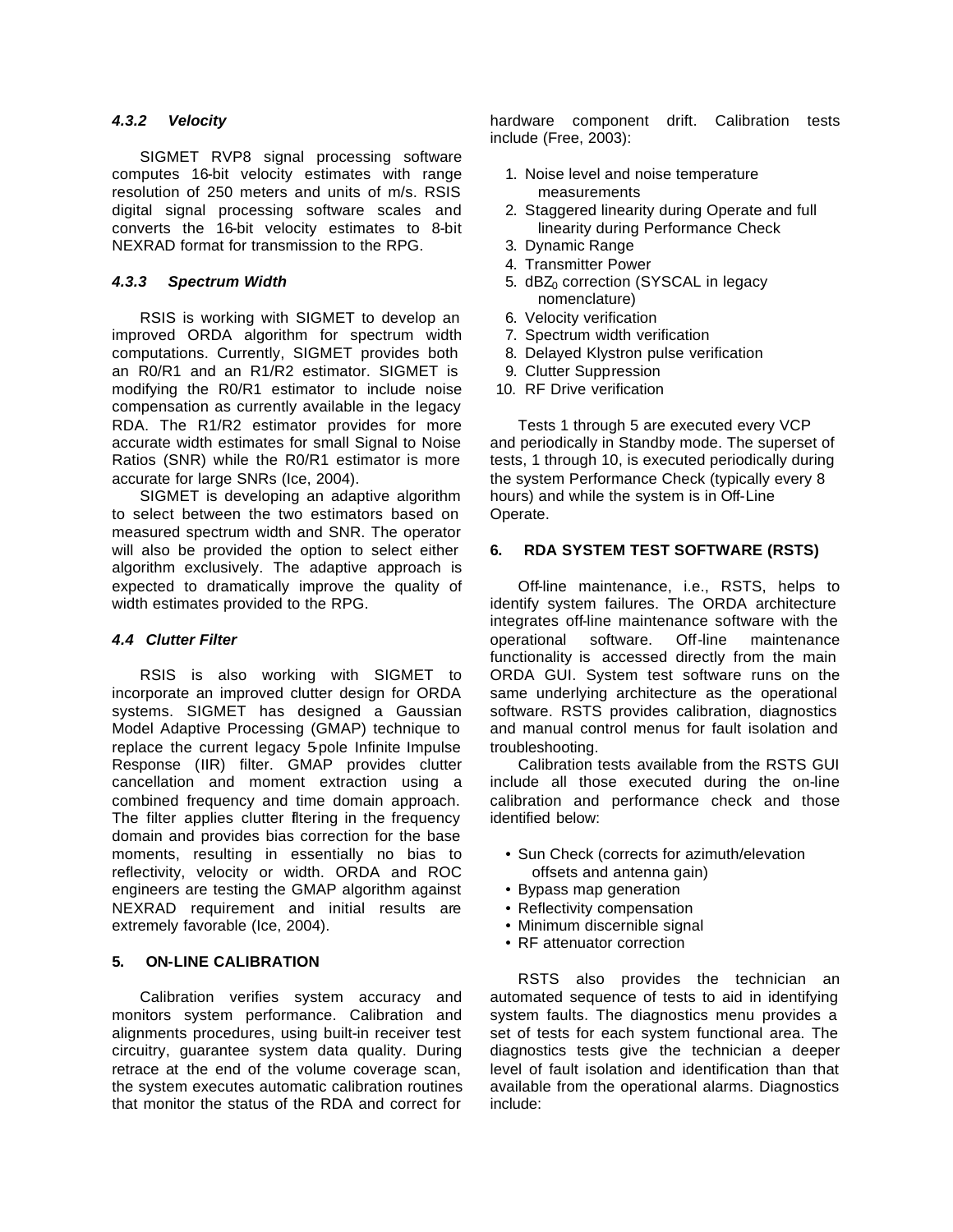- Transmitter diagnostics (e.g., power supply status, peak power measurements, pulse switching...)
- Antenna/Pedestal diagnostics (e.g., power supply status, pedestal self-test...)
- Tower/Utilities diagnostics (e.g., environmental control system status, temperature check...)
- Receiver diagnostics (e.g., COHO, STALO, attenuators...)
- RDA Processor diagnostics (e.g., communications, memory utilization, CPU utilization...)
- UPS diagnostics (e.g., battery capacity, output current, selftests...)
- Power Manager diagnostics (e.g., output current, individual outlet control...)
- Remote access server diagnostics (e.g., port utilization...)
- LAN switch & router diagnostics (e.g., loopbacks, port status, utilization...)

Finally, RSTS provides utilities to control system functionality for assistance with alignments and for system verification after part replacement. Manual control includes:

- Manual antenna/pedestal control
- DAU status information
- DSP status information
- Power Manager access
- Receiver test path control
- Test signal insertion

### *6.1 Dynamic Range and Linearity*

ORDA software automatically executes dynamic range measurements every retrace period, a capability not available in legacy RDA software. In addition to dynamic range, a staggered linearity check is executed during retrace time at the end of each volume scan. The ORDA design executes a complete linearity check during each Performance Check.

 The ORDA design incorporates a staggered linearity test performed during VCP retrace to verify the entire linear operating range. That is, each VCP will execute 10 points on the linear curve. The 10 points will be interlaced with data from subsequent VCPs to compute the entire linear range. For example, the first VCP will use points 1, 11, 21, 31 etc.; the second VCP will use points 2, 12, 22, 32 etc. The ORDA calibration procedures will test the entire receiver transfer curve every Performance Check.

#### *6.2 Clutter Map Generation*

The ORDA bypass clutter map is generated while the antenna is scanning. The Legacy map was generated with the antenna stopped at each azimuth position. The ORDA technique reduces map generation time to less than 15 minutes compared to upwards of 2 hours in the legacy system. ORDA software rotates the antenna during the map generation process. Computing the clutter map on degree boundaries with antenna rotation makes the map more representative of clutter encountered during operational VCPs.

#### *6.3 CW Test*

One complaint of the legacy CW test was the possibility of sending a bulls-eye pattern in the flow of base data to the RPG during CW substitution reflectivity error check. ORDA software is designed to automatically stop communications with the RPG during this testing; thereby, eliminating the possibility of false data transmission. The test is only available to the technician through the radar test and maintenance software. Technical manual procedures, in addition to general program control and proper training, will be used to restrict external signal connections to the ORDA system during system operation.

### **7. CONCLUSION**

An open hardware and software platform is the foundation of the ORDA development effort. ORDA development incorporates an improved receiver path, enhanced signal processing and improved transmission of base data to the RPG; thereby, providing significant improvements over legacy functionality. ORDA development also incorporates several planned enhancements (Elvander, 2001) (Istok, 2002) into the initial design effort. These include:

- Digital receiver technology
- Base moments at fixed azimuth angles
- Improved spectrum width computations
- Improved clutter filtering techniques
- Calibration over the entire linear range
- Separate overlay thresholds for each moment
- Accurate system time
- Secure remote RDA access
- Streamlined clutter map generation
- Elimination of bulls-eye pattern
- Interface for new science algorithm insertion